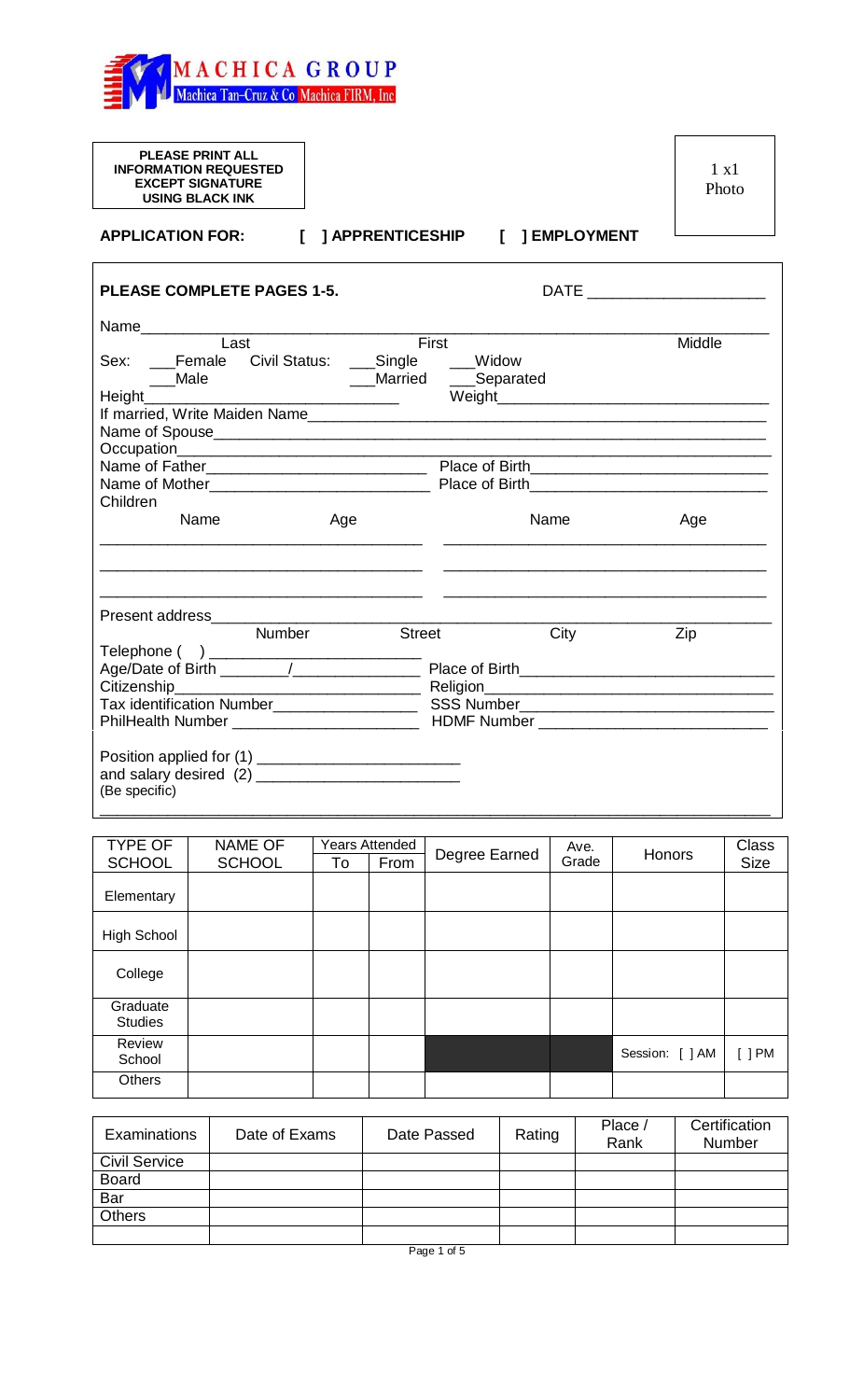| Record of In-Service Trainings, Study and Scholarship grants |  |
|--------------------------------------------------------------|--|
|--------------------------------------------------------------|--|

|               | <b>Training Courses</b>      | Record of in-Service Trainings, Study and Scribiarship grants<br>Period of Training         | No. of Hours | Conducted By                                  |
|---------------|------------------------------|---------------------------------------------------------------------------------------------|--------------|-----------------------------------------------|
|               |                              |                                                                                             |              |                                               |
|               |                              |                                                                                             |              |                                               |
|               |                              |                                                                                             |              |                                               |
|               |                              |                                                                                             |              |                                               |
|               |                              |                                                                                             |              |                                               |
|               |                              |                                                                                             |              |                                               |
|               |                              |                                                                                             |              |                                               |
|               |                              |                                                                                             |              |                                               |
|               |                              |                                                                                             |              |                                               |
|               |                              | DO YOU HAVE A DRIVER'S LICENSE? Yes No                                                      |              |                                               |
|               |                              | What is your means of transportation to work?                                               |              |                                               |
|               |                              |                                                                                             |              |                                               |
|               |                              |                                                                                             |              |                                               |
|               |                              |                                                                                             |              |                                               |
|               |                              |                                                                                             |              |                                               |
|               |                              | Have you had any moving violations during the past three years? ______ How many? __________ |              |                                               |
|               |                              |                                                                                             |              |                                               |
|               |                              | <b>OFFICE SKILLS</b>                                                                        |              |                                               |
| Computer      | $\overline{\phantom{a}}$ Yes | MS Word _____ Yes MS Excel ______ Yes                                                       |              |                                               |
|               | No.                          | <b>No</b>                                                                                   |              | <b>No</b>                                     |
| <b>Typing</b> | Yes                          |                                                                                             |              |                                               |
|               | No                           |                                                                                             |              |                                               |
|               |                              |                                                                                             |              |                                               |
|               |                              | Please list two references other than relatives or previous employers.                      |              |                                               |
|               | Name                         |                                                                                             |              |                                               |
|               |                              |                                                                                             |              |                                               |
|               |                              |                                                                                             |              |                                               |
|               |                              |                                                                                             |              |                                               |
|               |                              |                                                                                             |              |                                               |
|               |                              |                                                                                             |              | Telephone ___________________________________ |
|               |                              |                                                                                             |              |                                               |

Use the space below to summarize any additional information necessary to describe your full qualifications for the specific position for which you are applying. You may use an additional sheet of paper if needed.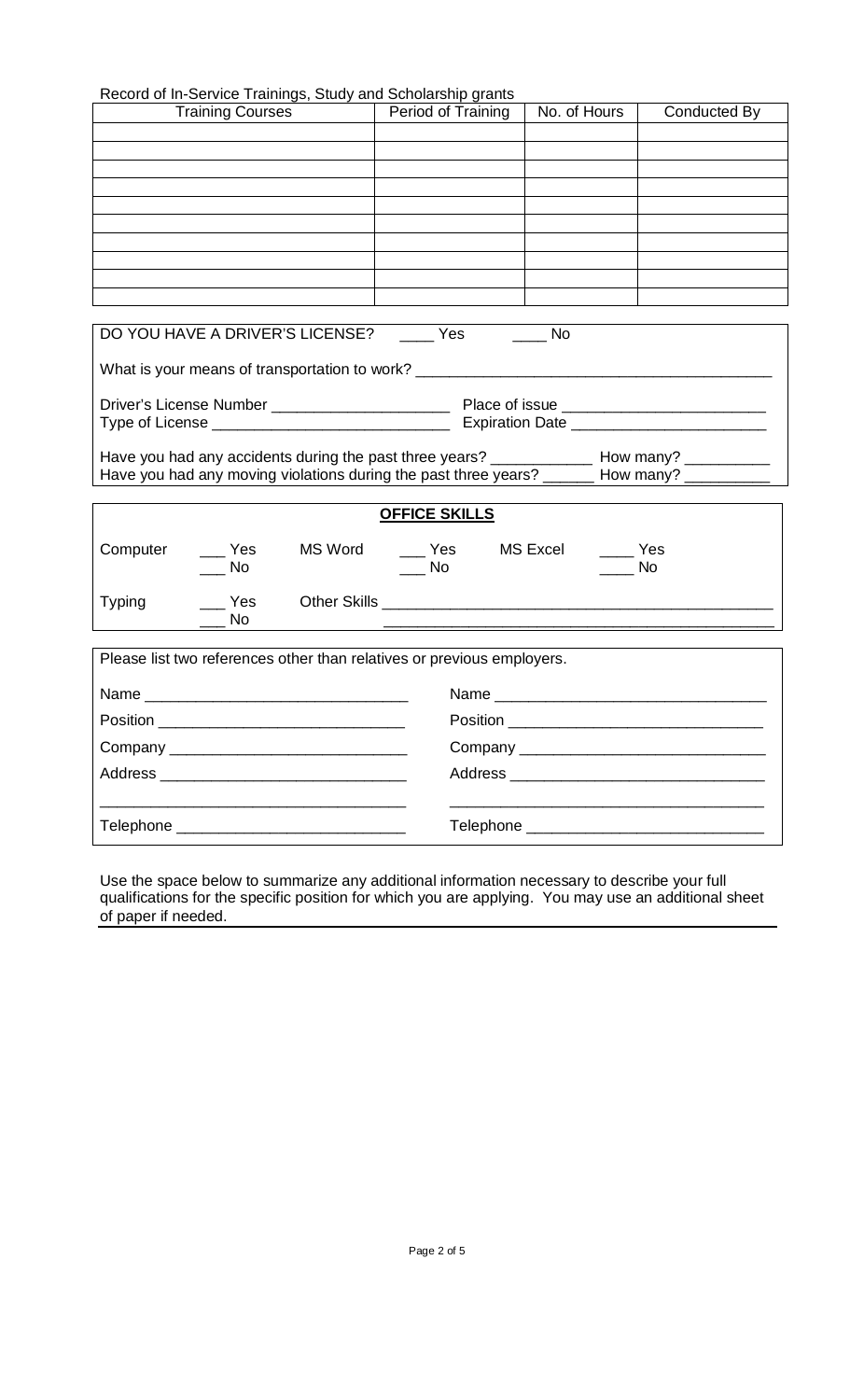| <b>Work</b><br>Please list your experience for the past five years beginning with your most recent job held.<br>If you were self-employed, give firm name. Attach additional sheets if necessary.<br>Experience |
|-----------------------------------------------------------------------------------------------------------------------------------------------------------------------------------------------------------------|
|                                                                                                                                                                                                                 |
| <u> 1989 - Johann Stoff, deutscher Stoff, der Stoff, der Stoff, der Stoff, der Stoff, der Stoff, der Stoff, der S</u>                                                                                           |
| List the jobs you held, duties performed, skills used or learned, advancement or promotions while                                                                                                               |
|                                                                                                                                                                                                                 |
| List the jobs you held, duties performed, skills used or learned, advancement or promotions while                                                                                                               |
| Phone number                                                                                                                                                                                                    |
| List the jobs you held, duties performed, skills used or learned, advancement or promotions while                                                                                                               |

May we contact you present employer? \_\_\_\_\_ Yes \_\_\_\_\_\_\_ No